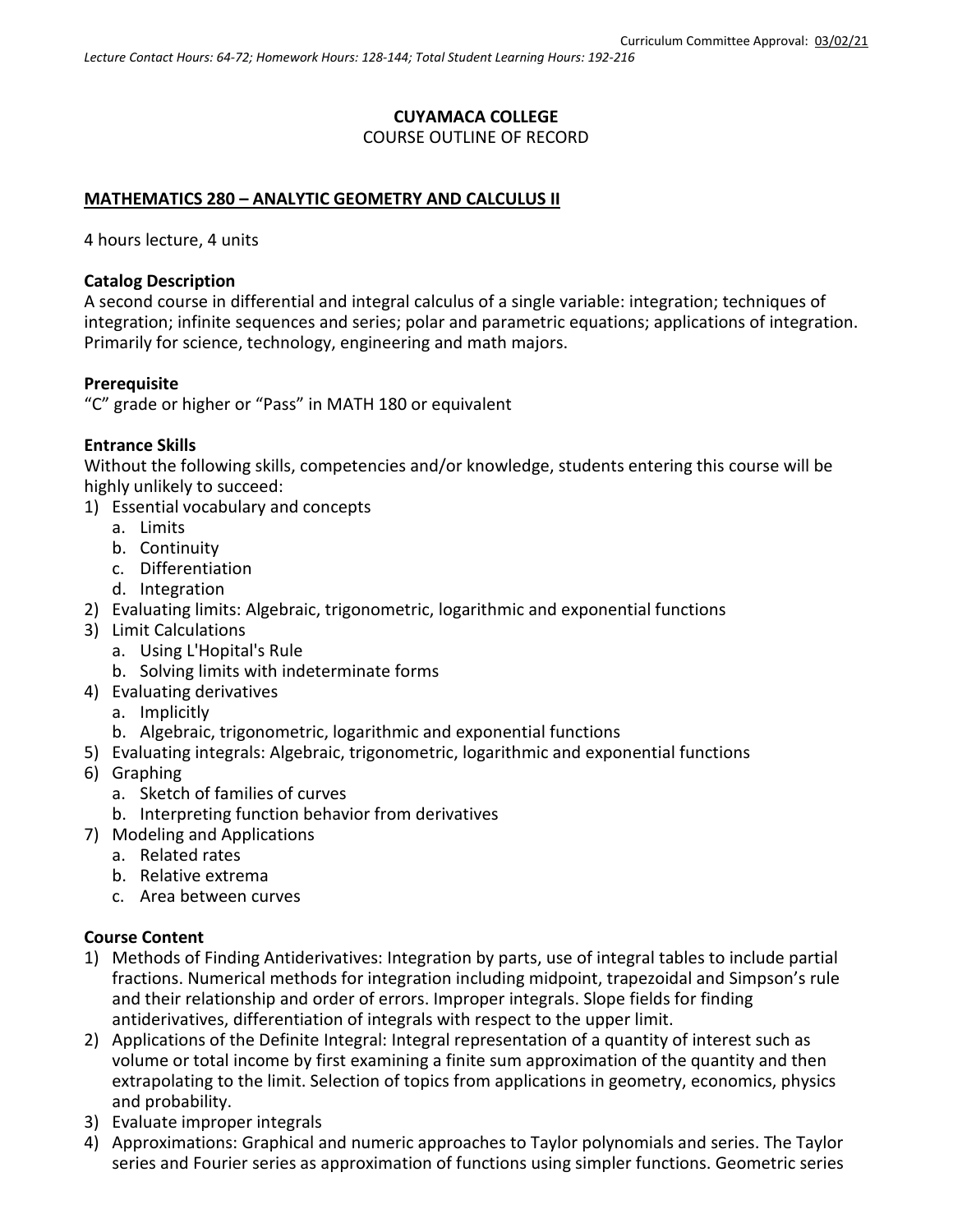- 5) Polar Coordinates and Complex Numbers: Conversion between polar and rectangular coordinates. The area formula in polar coordinates. Addition and subtraction of complex numbers and the geometric representation of complex numbers using a parallelogram in the plane. Euler's formula for de Moivre's theorem.
- 6) Conic Sections: Standard and general forms of parabolas, ellipses and hyperbolas including translations and rotations and the general second-degree equation
- 7) Historical contributions of number and mathematical theories and concepts from diverse cultures

# **Course Objectives**

Students will be able to:

- 1) Use the following techniques of integration to evaluate the antiderivative of a single-variable function:
	- a. integration by Parts
	- b. trigonometric Integrals
	- c. trigonometric Substitution
	- d. partial Fractions for integrating rational functions
	- e. various Strategies of Integration
	- f. integration using Computer Algebra Systems
- 2) Apply numerical methods of integration including midpoint, trapezoidal and Simpson's rule and their relationship and order of errors to evaluate both proper and improper integrals.
- 3) Use integrals to solve application problems involving:
	- a. volume
	- b. length of a curve,
	- c. area of a surface,
	- d. quantities of interest from physics,
	- e. quantities of interest from engineering,
	- f. quantities of interest from biology,
	- g. quantities of interest from economics, or
	- h. quantities of interest from statistics.
- 4) Evaluate improper integrals of a function where
	- a. the interval of integration is infinite, and
	- b. the integral has an infinite discontinuity.
- 5) Use the Mean Value Theorem and L'Hopital's Rule to evaluate integrals and solve problems.
- 6) Use series to solve application problems.
- 7) Apply each of the following tests to determine whether a series converges or diverges:
	- a. integral test,
	- b. comparison test,
	- c. alternating series test,
	- d. ratio test, and
	- e. root test.
- 8) Represent functions as a power series.
- 9) Evaluate the limit of a sequence.
- 10) Apply Taylor and Fourier series as approximations of functions using simpler functions.
- 11) Convert between polar and rectangular coordinates.
- 12) Use polar coordinates to evaluate the following:
	- a. the area inside a polar curve,
	- b. length of a curve, and
	- c. slope of the tangent line,
- 13) Use parametric equations to evaluate the following:
	- a. the area under a curve
	- b. length of a curve,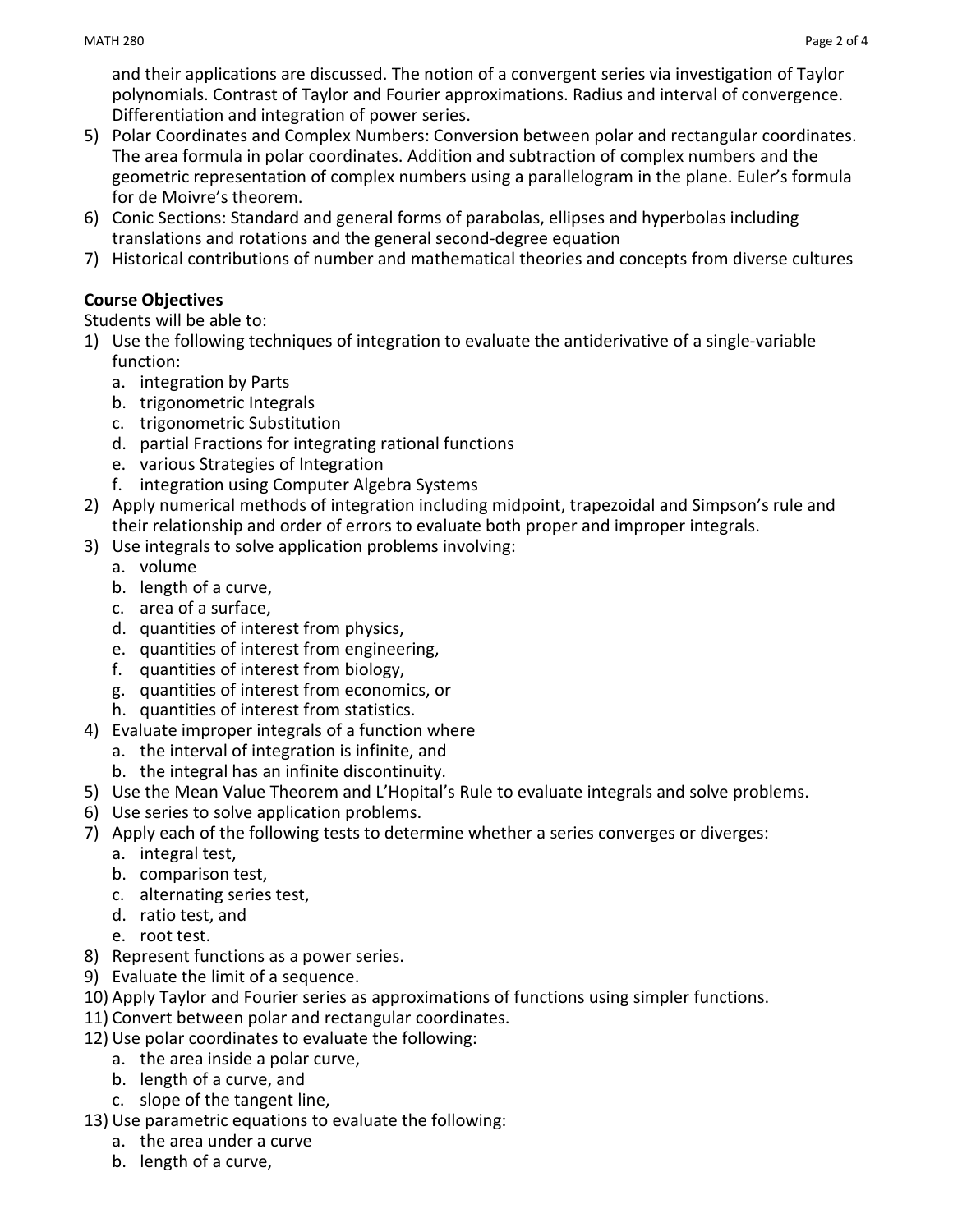- c. area of a surface of revolution, and
- d. slope of the tangent line
- 14) Identify, manipulate and graph the standard and general forms of each of the following:
	- a. parabolas,
	- b. ellipses, and
	- c. hyperbolas.

# **Method of Evaluation**

A grading system will be established by the instructor and implemented uniformly. Grades will be based on demonstrated proficiency in subject matter determined by multiple measurements for evaluation, one of which must be essay exams, skills demonstration or, where appropriate, the symbol system.

- 1) Quizzes which measure the student's ability to: apply numerical methods of integration including midpoint, trapezoidal and Simpson's rule to evaluate both proper and improper integrals; use the Mean Value Theorem and L'Hopital's Rule to evaluate integrals and solve problems; use Geometric series to solve application problems.
- 2) Exams which measure the student's ability to: use various techniques of integration to evaluate the antiderivative of a single-variable function; use integrals to represent a quantity of interest by first examining a finite sum approximation of the quantity and then extrapolating to the limit; convert between polar and rectangular coordinates and use the area formula in polar coordinates; identify, manipulate and graph the standard and general forms of the conic sections including translations and rotations.
- 3) Individual projects which measure the student's ability to: apply Taylor and Fourier series as approximations of functions; select and apply appropriate technology to model, analyze and interpret a collection of data or to solve real-world application problems requiring the use of analytic geometry and calculus.
- 4) Group-work, class activities, homework, and/or quizzes which measure the student's ability to select and apply appropriate technology including but not limited to computer programs and graphing utilities to model, analyze and interpret a collection of data or to solve real-world application problems requiring the use of analytic geometry and calculus.

## **Special Materials Required of Student**

Graphing utility, portfolio

## **Minimum Instructional Facilities**

Smart classroom with writing boards covering three walls, graphing utility overhead viewing panels, projection screen

## **Method of Instruction**

- 1) Lecture and discussion
- 2) Teamwork

## **Out-of-Class Assignments**

- 1) Problem sets
- 2) Exploratory activities and/or projects
- 3) Reading and/or writing assignments

## **Texts and References**

- 1) Required (representative example): Stewart, James. *Calculus, Early Transcendentals*. 8th edition. Cengage, 2015.
- 2) Supplemental: None